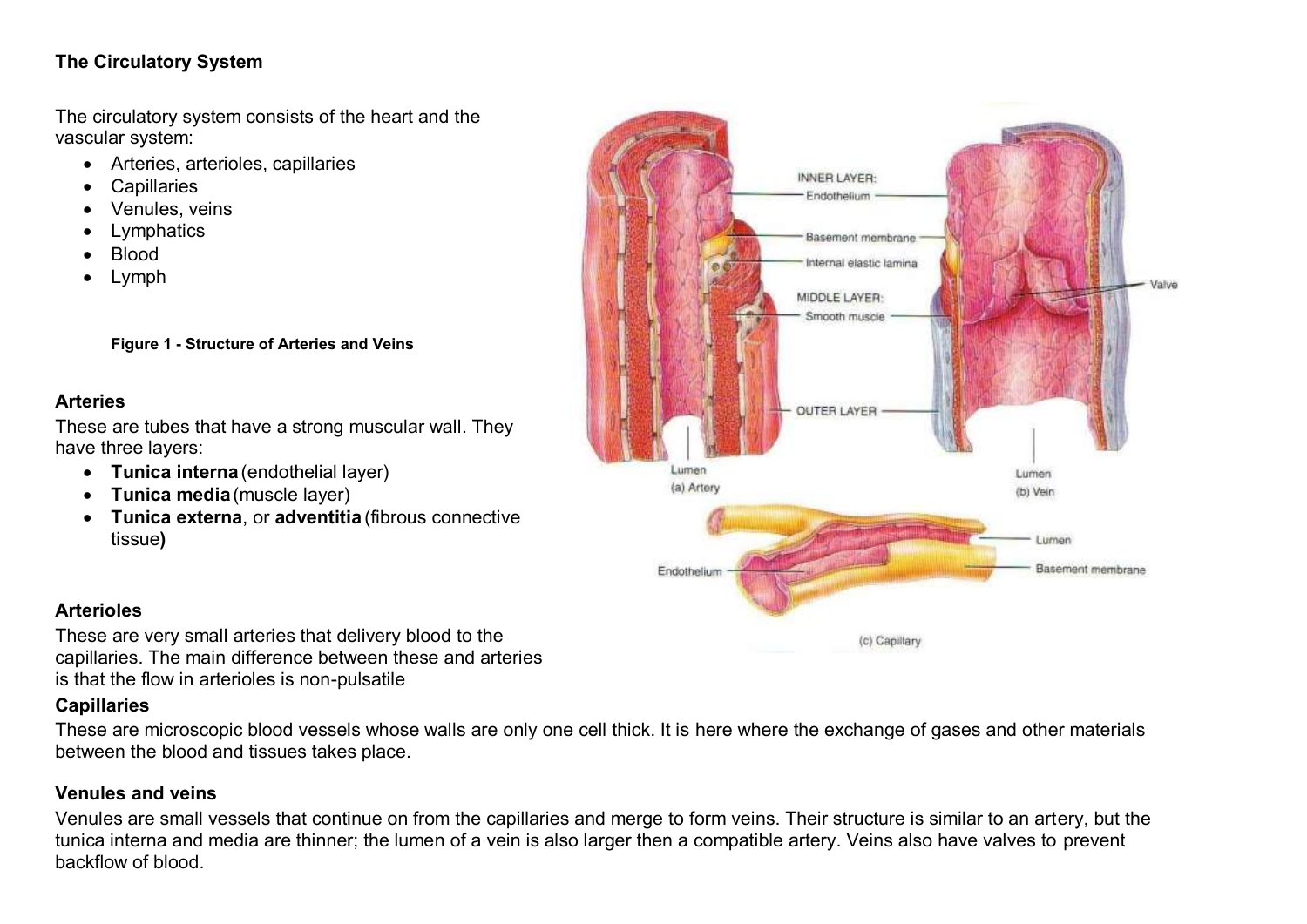#### **Lymphatics**

These vessels are similar to veins in structure, but with thinner walls and more valves. They begin as blind ended tubes with pressure sensitive valves, only allowing fluid in.

#### **The Heart**

The heart is a roughly cone shaped, hollow muscular organ. It is about 10cms long and is the size of the owner's fist. The heart is located in the thoracic cavity between the lungs (mediastinum). It lies obliquely and a little more to the left than the right.

#### **Structure of the Heart**

The heart is formed of three layers.

- Endocardium is the epithelial layer that lines the cavities of the heart and is continuous with the lining of the blood vessels.
- Myocardium is a strong layer of cardiac muscle making up the bulk of the heart. It is supplied with blood by the coronary arteries and is drained by the coronary veins and coronary sinuses.
- Pericardium is an outer covering of connective tissue and serous epithelium. It forms a double layered sac enclosing the heart.





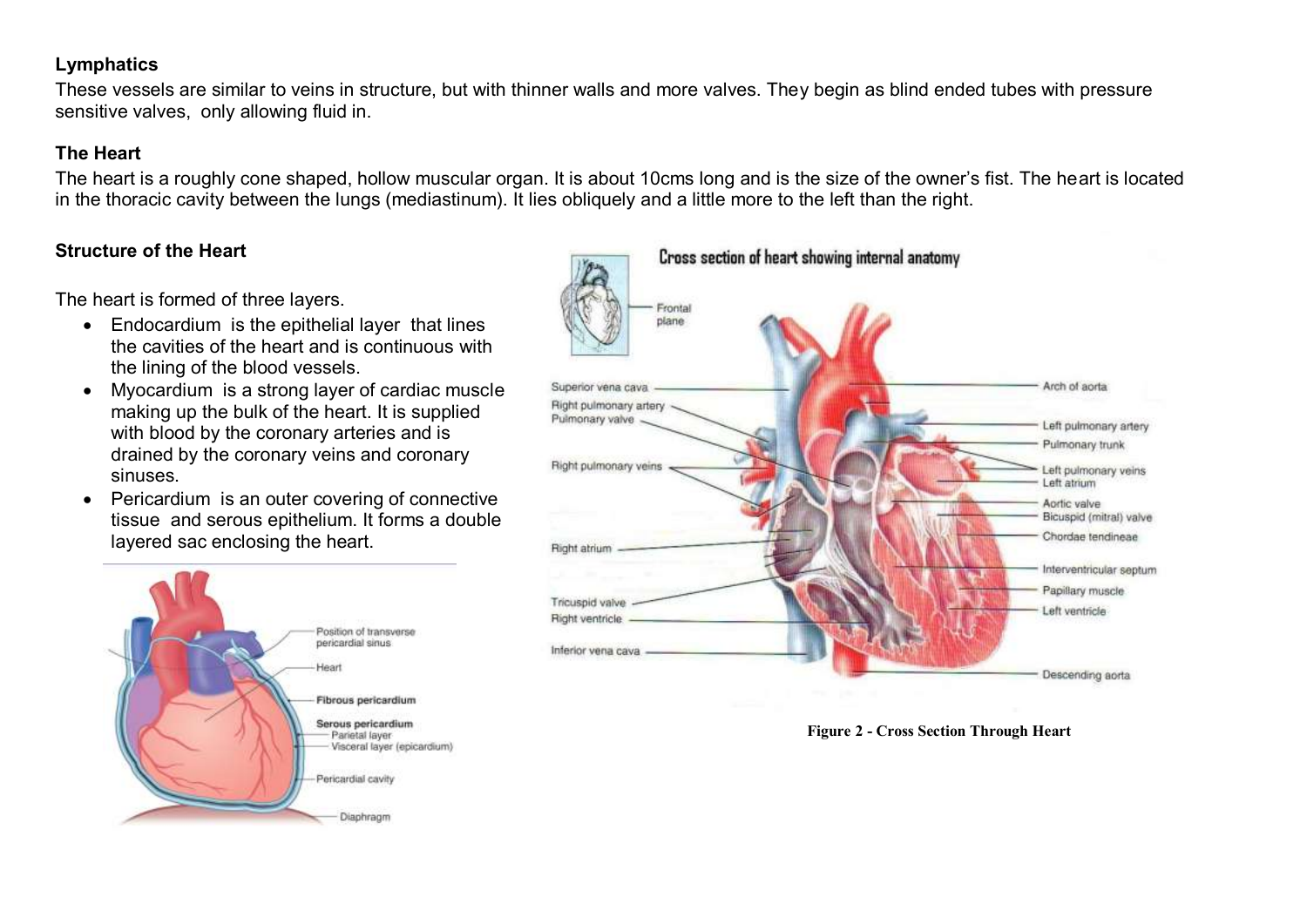#### **Internal structure of the Heart**

The cavity of the heart is divided into four chambers. A vertical partition called the septum divides the heart in two. Each side is further divided into a thin walled atrium

above and a thick walled ventricle below. The valve separating the right atrium from the right ventricle is called the tricuspid valve (3 flaps). The valve separating the left atrium from the left ventricle is called the bicuspid valve or the mitral valve(2 flaps). The valves prevent regurgitation of blood from the ventricles into the atria. Attached to these valves are fine tendinous cords (chordae tendinae) which insert on the free border of each flap and originate in small pillar of muscle projecting from the ventricular wall (papillary muscles).

#### **The Flow of Blood through the Heart**

See the heart as a continual flow mechanism, with a pump in it. The two largest veins in the body, the superior and inferior venae cavae, empty their contents into the right atrium. This deoxygenated blood flows through the tricuspid valve into the right ventricle.

The atrium contracts and pushes more blood into the right ventricle. Essentially, they are both filling up with blood, and the atrial contraction pushes that bit more blood into the ventricle, stretching the muscular wall a bit to facilitate a more powerful contraction there.

When the right ventricle contracts the blood is pumped into the pulmonary artery (the only artery in the body to carry deoxygenated blood). The pulmonary valve (tricuspid valve) guards the opening of the pulmonary artery, to prevent any backflow into the heart. After leaving the heart, the pulmonary artery divides into the right and left pulmonary arteries; these then carry the blood to each lung where an exchange of gases take place.

The now oxygenated blood is carried from the lungs in two pulmonary veins that empty their contents into the left atrium. The same flow and contraction situation occurs here, the atrium pushing it through the bicuspid valve into the left ventricle. From here it is pumped into the aorta, which is guarded by the aortic valve.

It is important to see that the heart works as a unit, with both atria contracting at the same time, and similarly both ventricles contracting both at the same time.

#### **Conduction system in the heart**

Cardiac muscle, and its rhythm, is unique in that it has its own inherent rhythm without an internal nerve supply. It receives a nerve supply form the ANS, which can affect its rate, but remember cardiac muscle is inherently myogenic and has its own rhythm anyway. In fact the atria and ventricle have different rates of contraction, but the overall rhythm is controlled by the **sino-atrial (SA) node** at the top of the right atrium. It is specialized muscle tissue which depolarizes faster than all the others, hence defines the rhythm. It is from the SA node that the impulse flows over the surface of the atria and down special conduction pathways to the apex of the heart. Likewise these pathways are not nerves but specialized muscle fibres (Purkinje fibres). This ensures that the atria contract from the top down and the ventricles contract from the bottom up.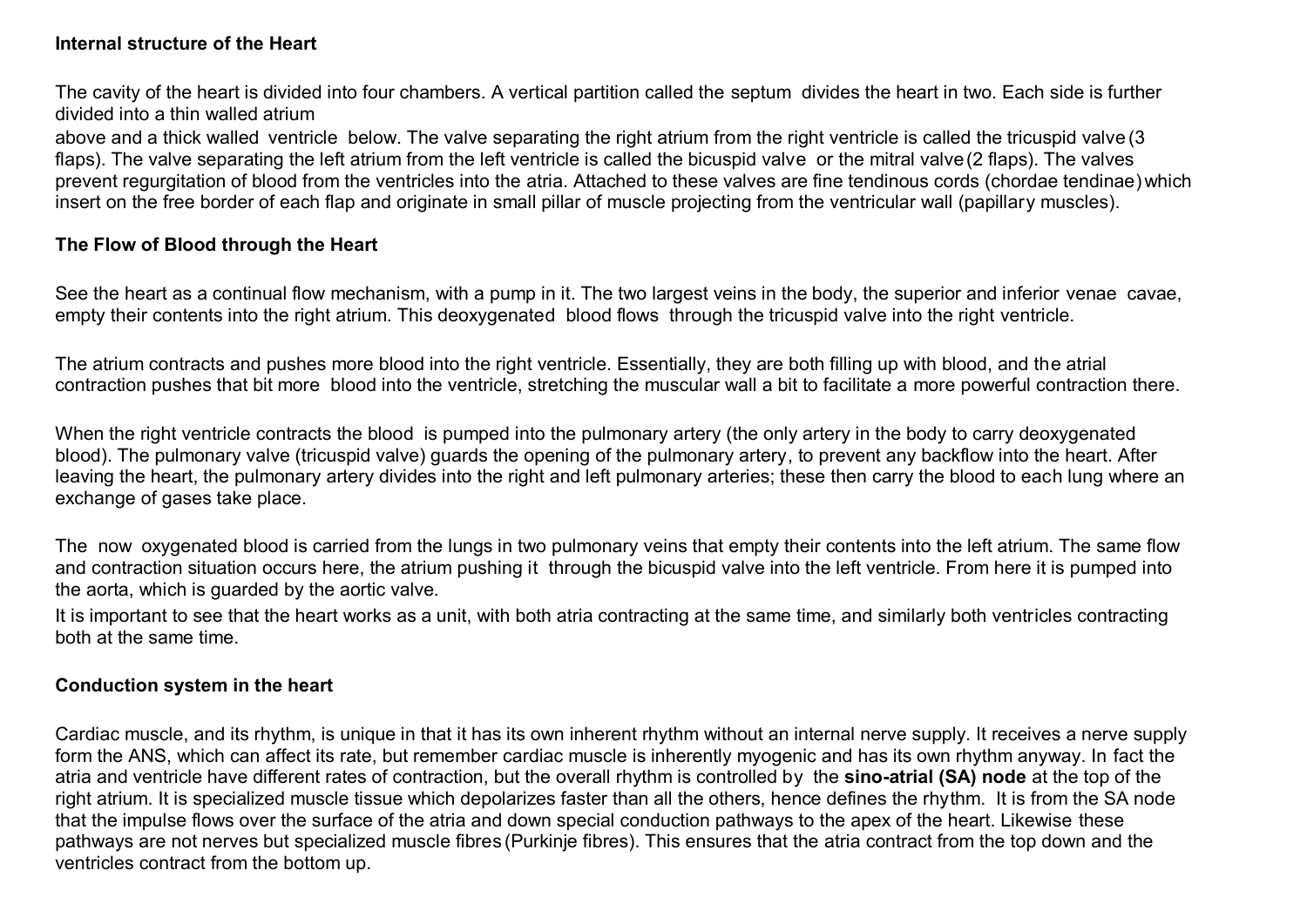

#### **Figure 3 - Schematics of Conduction Pathways in the Heart**

This design of conduction pathway matches the direction of contraction of the cardiac muscle. The end result of all this is that blood is 'wrung' out of the heart and not just squeezed.

#### **Heart Sounds**

Two sounds are produced in quick succession in each cardiac cycle. These are followed by a brief pause before being repeated in the next cycle. Through the stethoscope the heart sounds are heard as a lubb-dupp, and are produced by closure of the heart valves. The first heart sound is produced by the closing if both atrioventricular valves just before ventricular systole (contraction). The second heart sound is produced by the closing of the aortic and pulmonary valves just before ventricular diastole (relaxation).Another way of 'seeing' this is by the electrocardiogram (ECG), which is 'looking' at the heart, via an electronic telescope .

- The P wave is the wave flowing over the top of atria, contracting them from the top down
- The QRS complex is the impulse passing down the Purkinje complex to the apex of the heart, causing them to contract from the apex up towards the pulmonary artery and aorta
- The T wave is the period of rest (diastole) when the muscle repolarises itself, ready for the next contraction (systole).

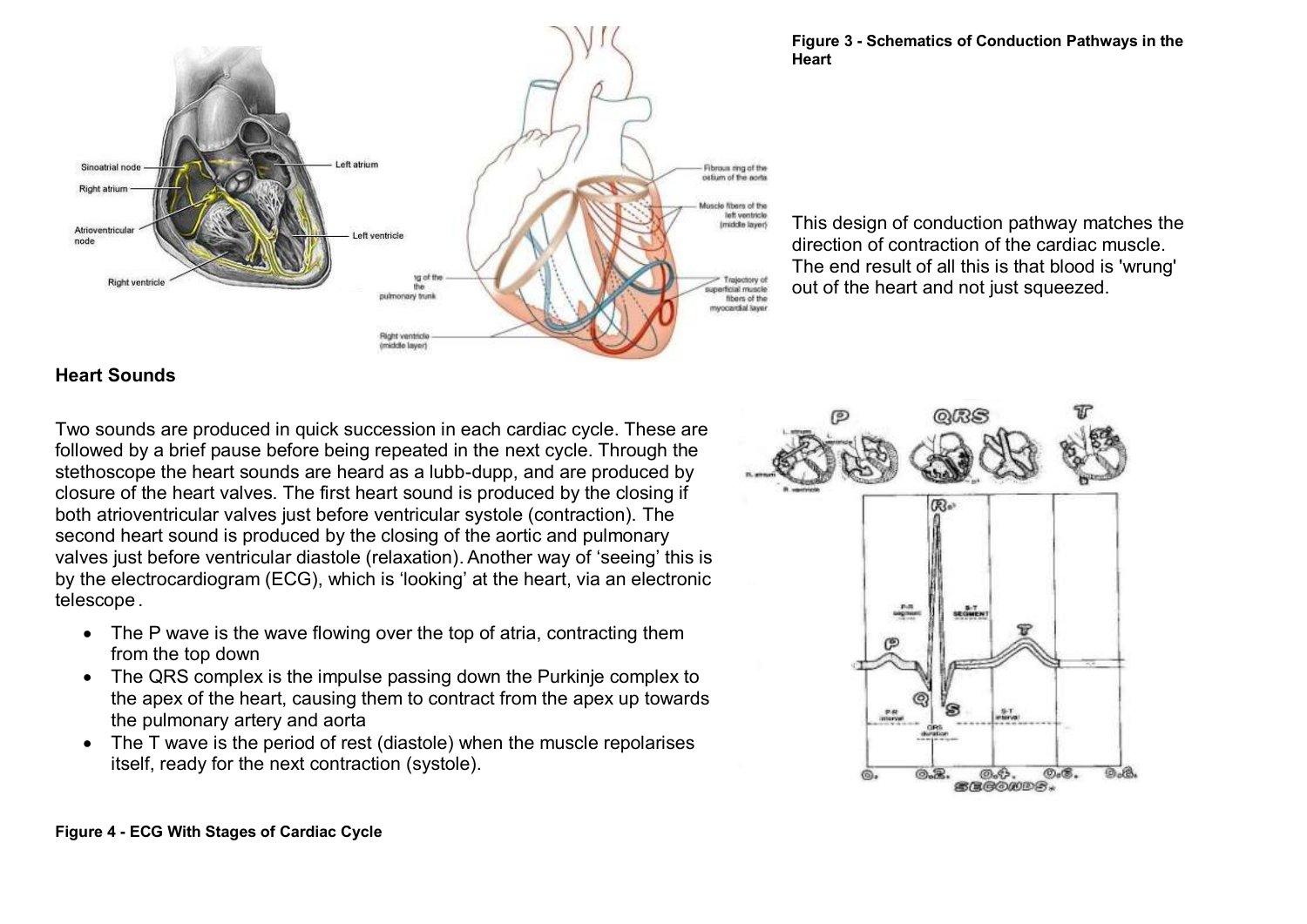#### **Arteries & Veins**

Arteries are thick walled vessel to withstand the pressure inside . They divide in smaller arteries and then, finally, into arterioles; the smallest vessels of all are capillaries. The walls of capillaries are only one cell thick; this allows gases to pass across them.





The capillaries come together to form small vessels called venules, which link together to form veins and finally arrive back to the superior & inferior vena cava and drain into the right atrium. Veins have thinner walls than arteries and can only tolerate low pressures.

This point presents a problem in getting blood to flow against gravity up from the legs. The solution is that veins have valves in them to stop backflow and to break up the head of pressure; in addition to this, they are wrapped up between the muscles the contraction of which squeezes the veins, acting as a secondary pump.

**Figure 6 - Calf Pump schematic**

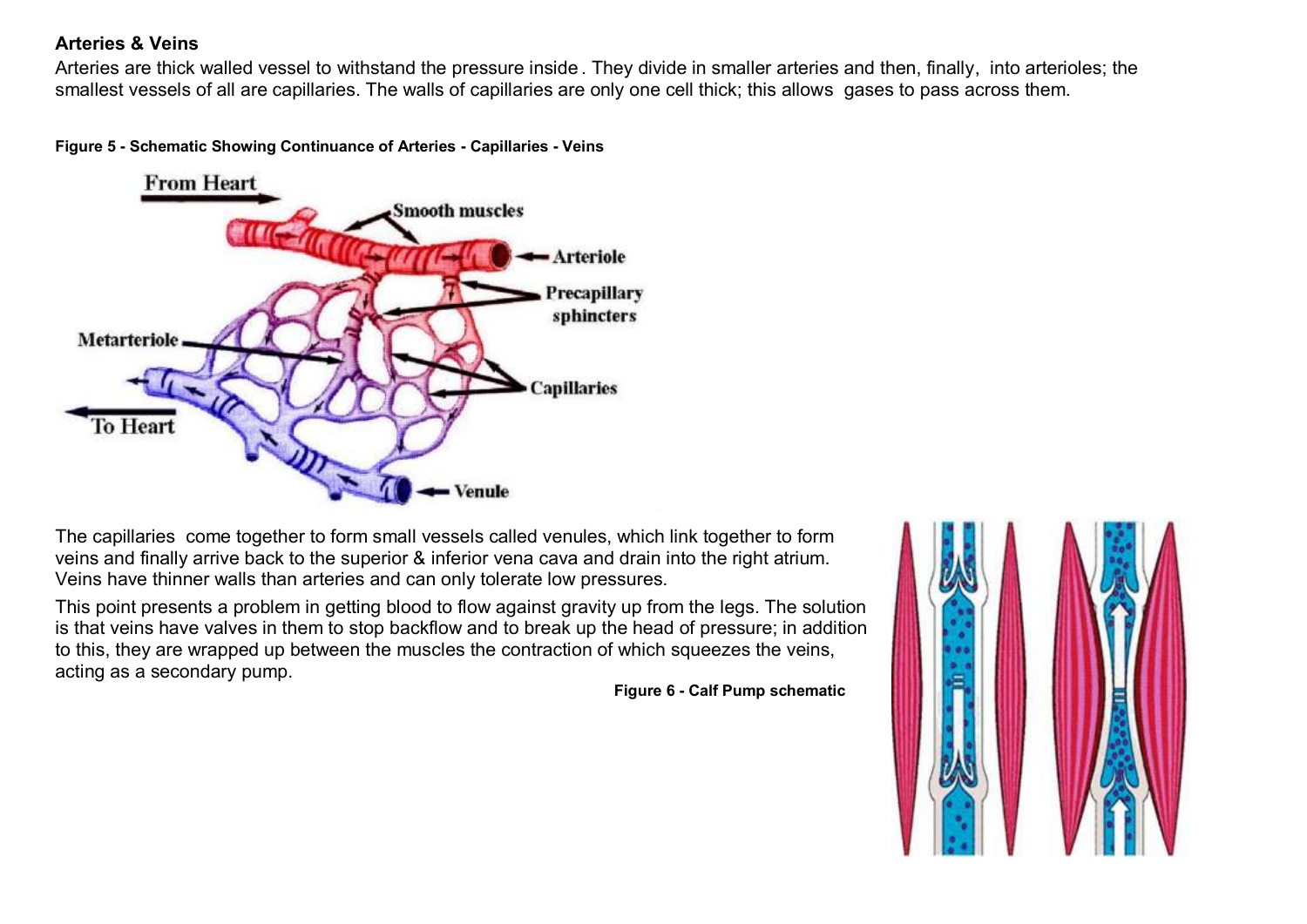#### **Blood Pressure**

It has already been said that arteries and veins are essentially different in structure. Arteries have thick muscular walls to withstand the pressure, but as one quality of muscles they are elastic and allow for expansion. This allows for a continuous, pulsatile flow, in the arteries, ending in a non-pulsatile flow of blood through to the capillaries.

**F α r4**

This formula represents the flow of a gas or fluid along a tube at a continuous rate. The rate of flow along a tube is proportional to the 4th power of the radius of the tube. Basically this show that a very small change in the radius results in a very big change in the rate of flow.

In normal circumstances, when the heart contracts it pushes a fixed volume of blood into a tube. It is the muscular elasticity of the wall that allows it to expand to accommodate this volume of blood. The healthy tonus of the wall then gently contracts to push the blood on (almost as a secondary pump); this can be felt as the 'pulse'. If, however, there is an excess tension in the arterial wall, it will act to reduce the rate of flow and increase the pressure therein (hypertension-high blood pressure) and the heart will have to work harder to push the blood through the arteries. This is occurs especially in hardening of the arteries (arteriosclerosis). Here there is little or no elasticity of the larger vessels and so no accommodation in them. So imagine the work the heart has to do to expel all the blood (and how it feels about it?). Blood pressure may be defined as the force, or the pressure, which blood exerts on the walls of the blood vessels. There are two pressures measured:

- **Systolic blood pressure** this is when the left ventricle contracts and pushes blood in to the aorta; i.e. it is the maximum pressure experienced by the arteries. In adults it is about 120mmHg.
- **Diastolic blood pressure** this is when the heart is resting, following the ejection.

The same principle of flow applies to veins. Veins have a much thinner wall, with much of blood. It is sometime arbitrarily called the minimum, but it is really the resting the pressure in the artery. In an adult this is about 80mmHg. These figures vary according to the time of the day, state of mind, fitness, health less muscle but more fibrous tissue. As there is no pump, per se, there is no pulsatile motion of the blood, only continuous flow. However, the same mathematics regarding flow applies. Hence if the fibrous tissue stretches due to excess pressure, or if there is valve failure, the radius of the vein increases and the flow decreases. If the flow gets too slow then the blood can coagulate and form a clot (thrombus). This can eventually occlude a vein. The function of the valves is to prevent backflow, but they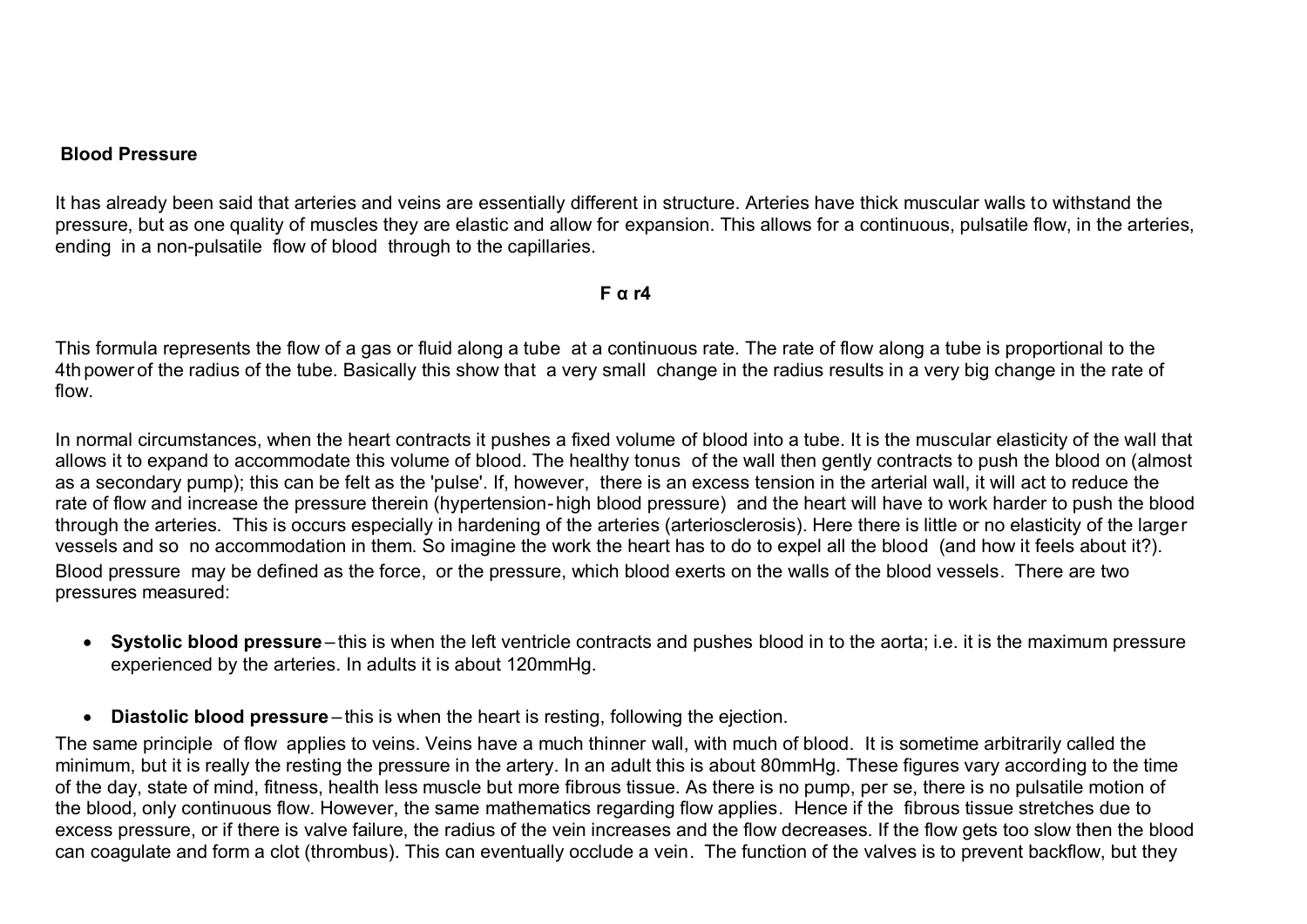are also there to break up the head of pressure; blood has to get from the leg back up to the heart again, without an in-built pump. Hence the body puts in valves to break up the head of pressure, so no part of the vain will need to experience any significant pressure. The body tries to help this, by creating a calf pump



Origin of blood cells from pluripotent stem cells



#### **Figure 8 - Blood Cells and Their Origin in the Bone Marrow**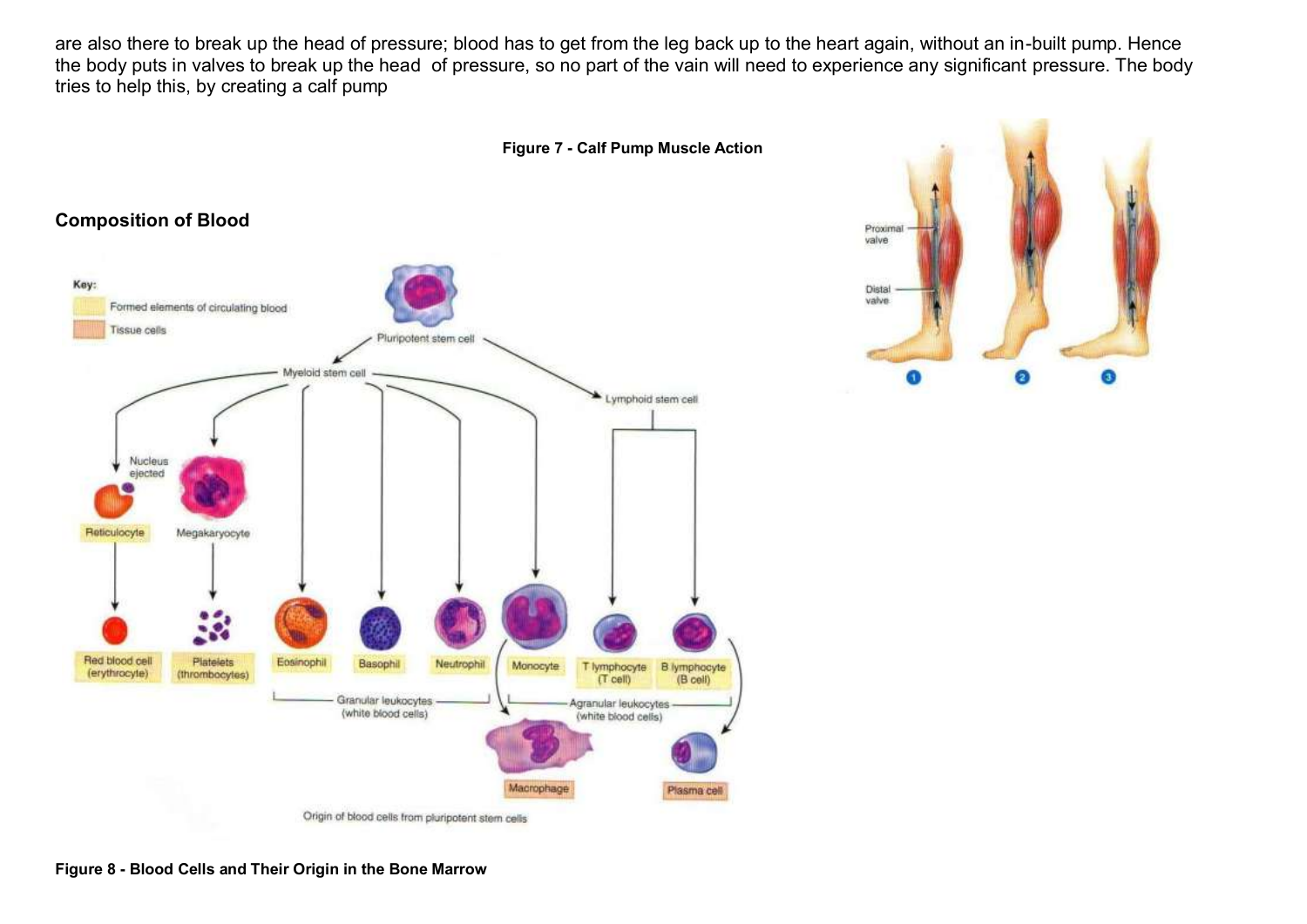Blood has the function of delivering oxygen, nutrients, hormones and enzymes to all parts of the body; and of removing carbon dioxide and waste products from them. It also regulates pH, body temperature, prevents haemorrhage and combats disease**.** 

Blood contains different cells, which have different functions (for more details, see The Immune System)

- **Erythrocytes** (red cells) carry O2 and CO2 via haemoglobin.
- **Leukocytes** (white cells) concerned with defence against foreign matter.
- **Platelets** concerned with coagulation (clotting) of blood.

### **The Lymphatic System**

The lymphatic system consists of thin walled vessels starting as blind-ended capillaries. Like veins it has valves to ensue unidirectional flow. Generally, it has two functions:

- Drains excess fluid from the interstitial space (in the tissues) and returns it to the cardiovascular system
- It is involved in the production and maturation of lymphocytes, therefore has an important role in the workings of the immune system

There is a close relationship between the lymphatic system and blood, which is reflected in their similar function and fluid movement.

### **Lymph**

Lymph is a transparent, colourless or slightly yellow liquid that is formed in the tissues. It is a fluid that normally occurs in the interstitial (extravascular, intercellular) space. Blood in the capillaries loses fluid into the tissue spaces around them. This exudate forms the lymph. It has two main functions:

- It provides nutrients to the cells, and
- Removes waste products

### **The Lymphatic System**

The lymphatic system consists of thin walled vessels starting as blind-ended capillaries. Like veins it has valves to ensue unidirectional flow. Generally, it has two functions:

- Drains excess fluid from the interstitial space (in the tissues) and returns it to the cardiovascular system
- It is involved in the production and maturation of lymphocytes, therefore has an important role in the workings of the immune system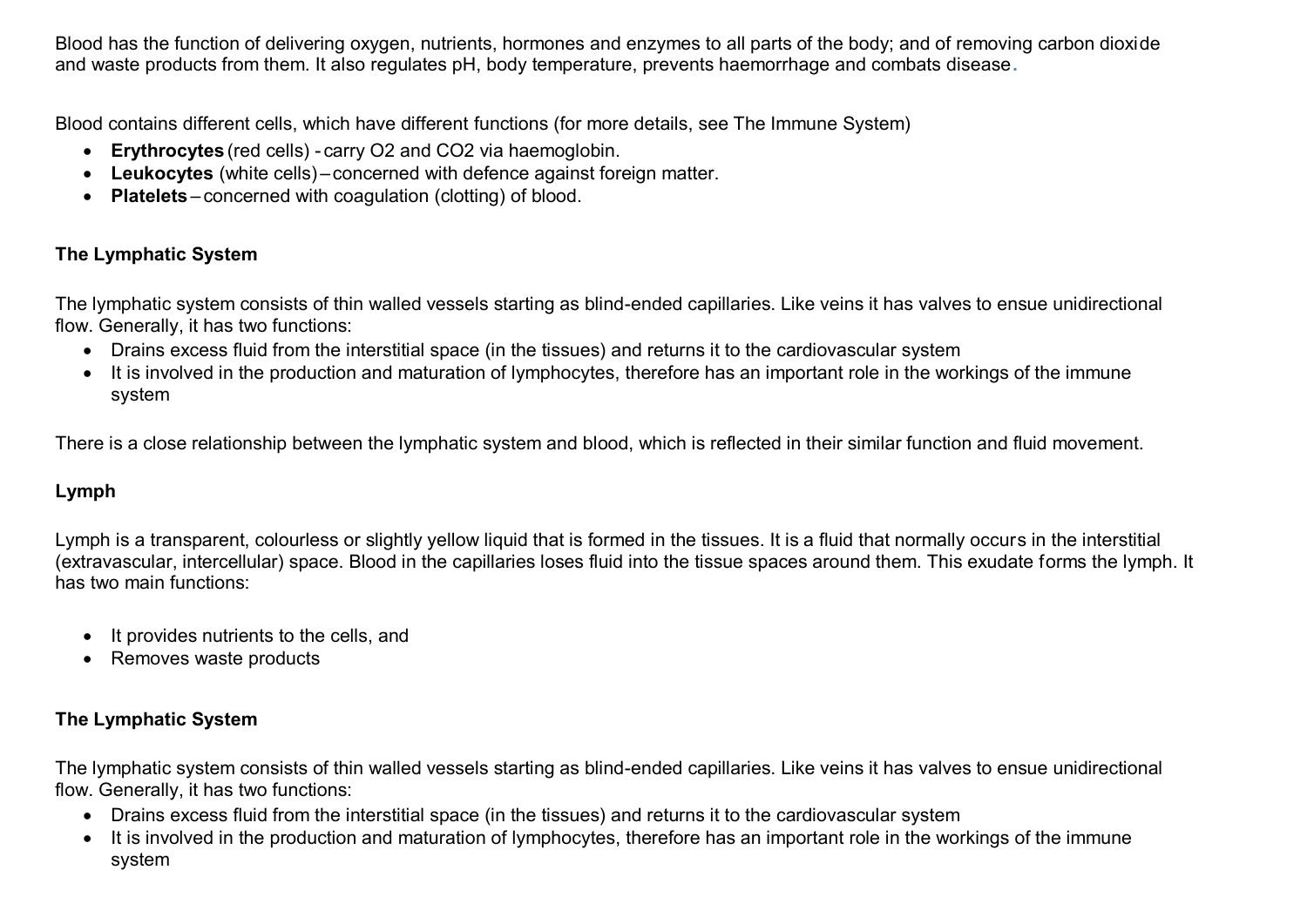There is a close relationship between the lymphatic system and blood, which is reflected in their similar function and fluid movement.

# **Lymph**

Lymph is a transparent, colourless or slightly yellow liquid that is formed in the tissues. It is a fluid that normally occurs in the interstitial (extravascular, intercellular) space. Blood in the capillaries loses fluid into the tissue spaces around them. This exudate forms the lymph. It has two main functions:

- It provides nutrients to the cells, and
- Removes waste products

**Figure 9 - Schematic of Vascular System showing continuance of Arteriolar Vessels to Capillaries to Venules, With Any Loss of Fluid from these Returning to the Systemic Circulation via the Lymphatic System**

There are various factors that allow fluid to escape out to the interstitial space:

- Arterial pressure; here greater than osmotic pressure (with the osmotic pressure pulling the water back in again)
- Capillary permeability
- Balance of extracellular sodium and intracellular potassium
- Volume of water in the body

There are various factors affecting fluid draining away from the interstitial space:

- Osmotic pressure greater than venous pressure
- Capillary permeability
- Patency of veins and lymphatics

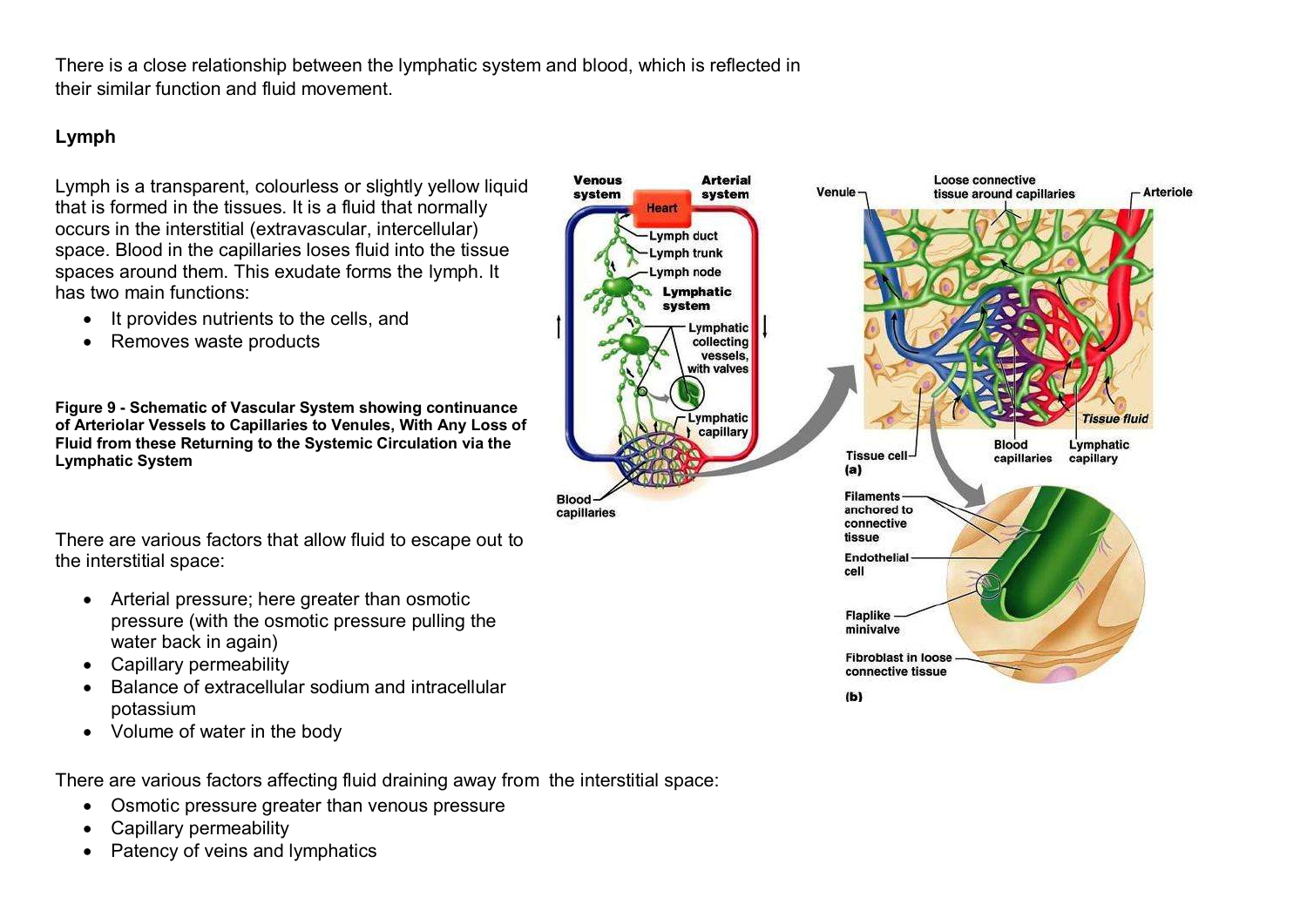Lymph passes into the **lympahatics**. These start as lymph capillaries, then accumulate and drain into the **lymph nodes**.

These nodes are

- Important sites of **immune response**
- Contain **lymphocytes**. These recognize any foreign bodies and respond to it as necessary.

If there was an infection, e.g. in a limb; the infection would drain into the lymphatic system and thence to the regional lymph nodes. Here

the lymphocytes would recognize the foreign material and institute an appropriate **immune reaction**. It would also cause a generalized systemic reaction, sending immune cells to the site of infection. Hence there is a local reaction at the site of infection, a reaction at the local draining lymph nodes to **prevent infection** passing into circulation, and a generalized systemic 'alarm' of some immune cells to check if any did get past the local defences.

Lymphatics have valves, like veins, to prevent backflow; they all converge into two main channels:

- **Thoracic duct**: from the head, neck, chest, left arm and all the body below the ribs.
- **Right thoracic duct**: upper right side of the body

**Figure 10 - Schematic Showing Areas of Body draining into Right and Left Subclavian Veins**

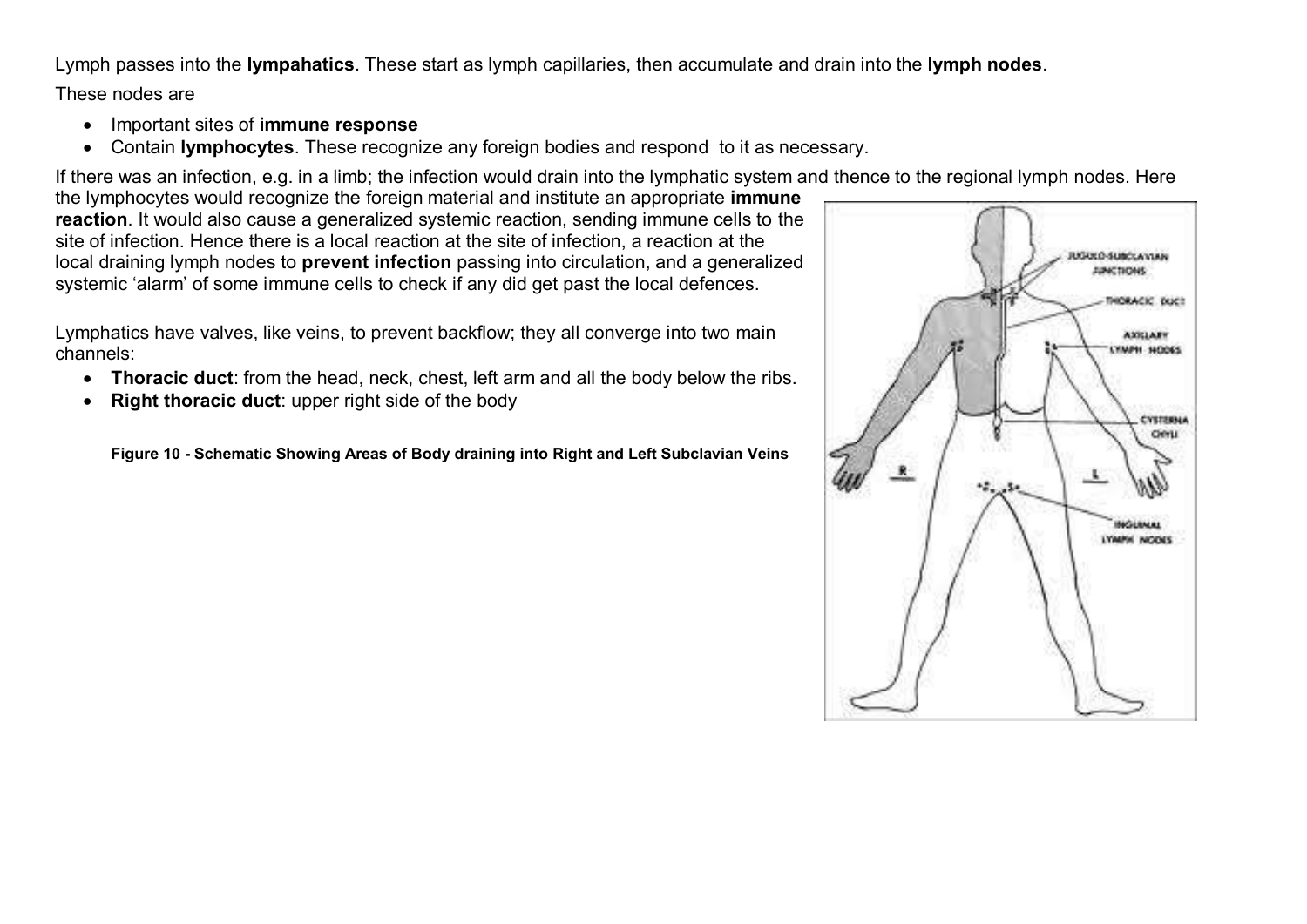#### **Disorders of the Circulatory System**

**Anaemia**-The term anaemia implies a reduction in the oxygen carrying capacity of the blood. It may be primary, but frequently is secondary to some other disorder, like a dietary deficiency. Signs and symptoms include general fatigue, shortness of breath, anorexia, pallor, headache, faintness, and palpitation.

**Figure 11 - Symptoms of Anaemia**

It can be caused by:

- Iron deficiency
- B12 or B9 deficiency (pernicious anaemia)
- Genetic disorder (sickle cell anaemia, thalassaemia)
- Blood loss (haemorrhagic) possibly from bleeding from the gut
- Abnormal blood breakdown (haemolytic)

**Iron deficiency anaemia** can be caused by:

- An insufficient dietary intake
- Chronic or acute blood loss
- Impaired intestinal absorption
- An increased requirement

**Pernicious anaemia** (Vitamin B12 deficiency/Addisonian Anaemia) which is treated with intramuscular injections of B12, Due to:

- Non-absorption of vitamin B12
	- o From the body not producing intrinsic factor from the parietal cell in the stomach, hence the complexes do not form and so B12 is not absorbed.
	- o Irritable bowel disease or syndrome, affecting that part of the small intestine where B12 is absorbed
- Rarely, inadequate dietary intake.
- Inadequate vitamin B9 (folate): B12 and B9 activate each other in the body

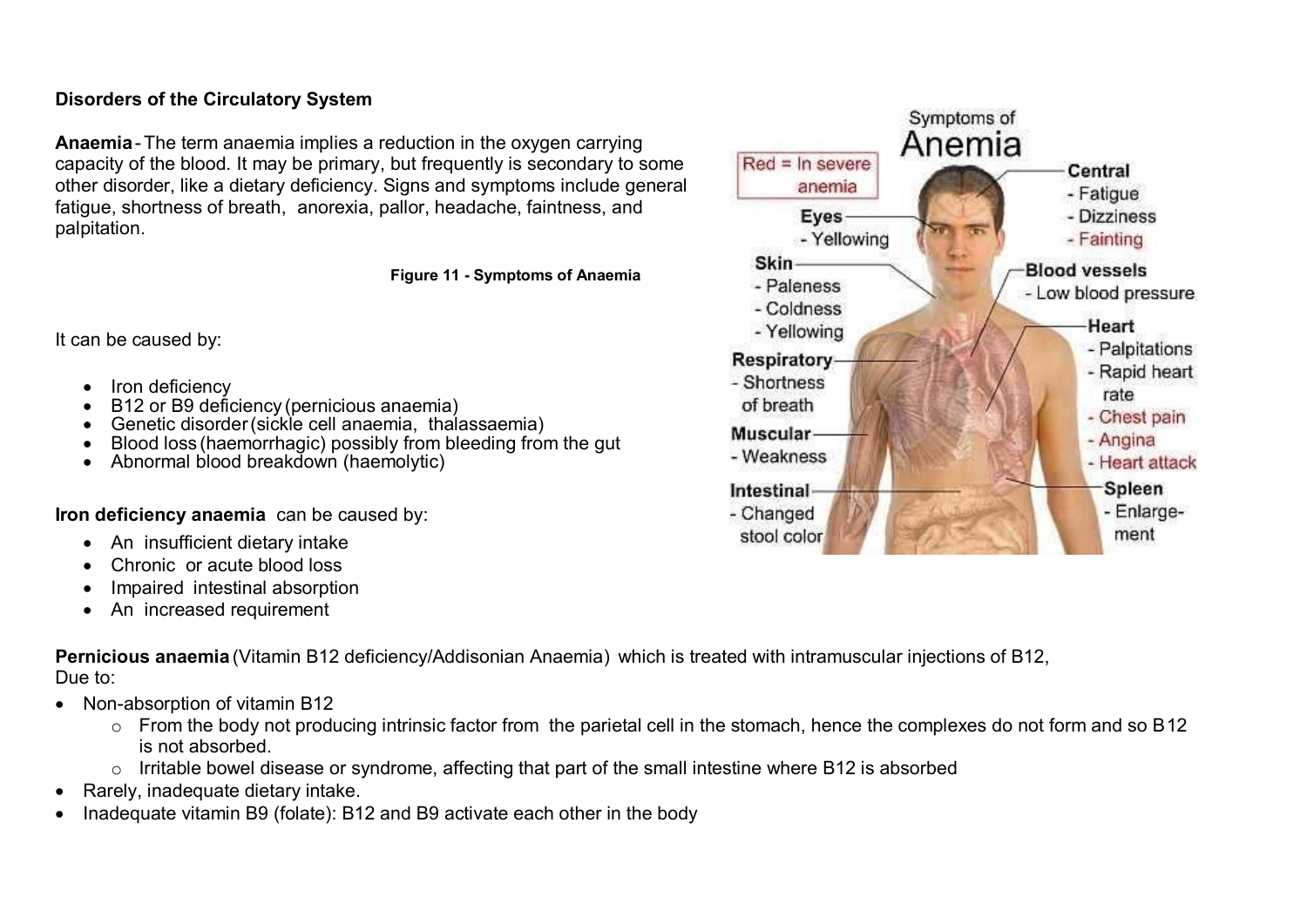#### **Sickle Cell Anaemia**

This is caused by a genetic defect and results in polymerisation of the haemoglobin,

causing the red blood cells to turn into a rigid sickle shape. This can cause the cells to jam and block small capillaries; causing the sufferer great pain.

**Figure 12 - Sickle Cell Anaemia**

#### **Leukaemia**

This is a disease in which there is excessive uncontrolled production of leukocytes in an immature (blast) form. They continue to proliferate and remain immature and are unable to perform their normal functions. The disease is classified according to which type of leukocyte is involved and whether it is acute or chronic. Acute leukaemia is seen most frequently in children and young adults.

# **Acute Cardiac Failure**

A sudden reduction in the output of blood from both ventricles causes acute reduction in the oxygen supply to all the tissues. Common causes are

- 1. Severe damage to an area of cardiac muscle
- 2. Pulmonary embolism.
- 3. Severe cardiac arrhythmia.
- 4. Severe malignant hypertension.

### **Ischaemic Heart Disease**

A narrowing or obstruction in the coronary arteries reduces the blood supply to the myocardium. This results in a deficiency in oxygen and nutrients to the muscle. Acute myocardial infarction is the most serious and acute form of ischaemic heart disease. A coronary artery becomes blocked and the myocardial area, which it supplies, suffers oxygen deficiency and necrosis. The occlusion may be preceded by angina or it may occur suddenly without any warning.

#### **Figure 13 - Ischaemic Heart Disease**

# **Deep Venous Thrombosis (DVT)**

A thrombus (static blood clot) usually occurs in the deep veins of the lower limbs. It

can occur if there is inadequate blood flow through the veins. Here the slow blood flow causes stasis and blood clotting. It can have serious complications:



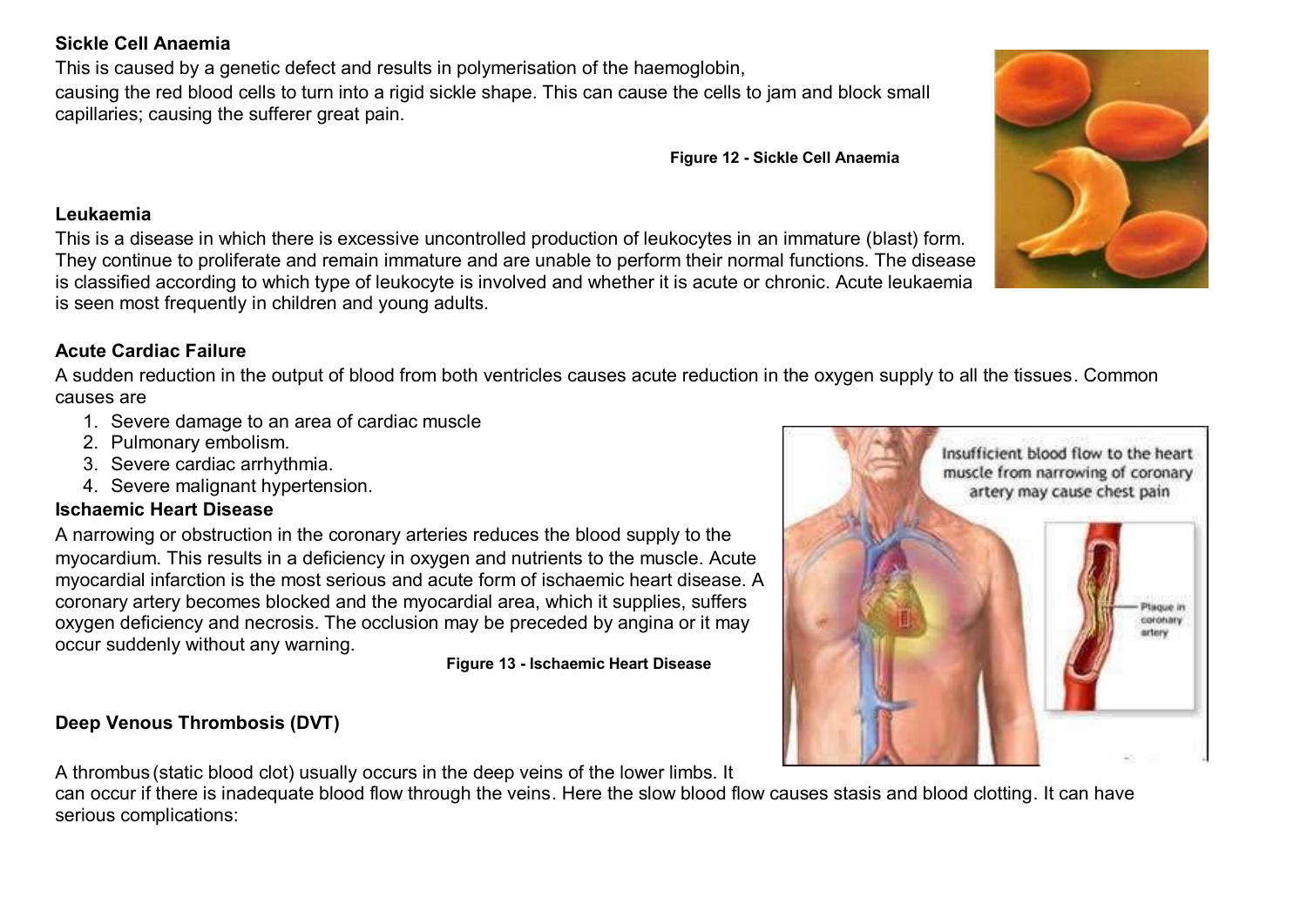- **Pulmonary Embolism** an embolism is a mobile blood clot, and can occur if a piece dislodges, or breaks of a larger clot; form here it will pass up the veins (their diameter getting larger) and then enter the pulmonary arteries (now getting smaller) where it can jam and block
- **•** Post-phlebitic syndrome-phlebitis is an inflammation of an artery and consists of oedema, pain and skin changes due to destruction of venous valves.

**Figure 14 - DVT - Deep Venous Thrombosis**

#### **Phlebitis**

**Aneurysm**

sudden death.

Inflammation of veins; causing pain and heat usually below the knees

#### Circulatory System Normal Blood Flow Early Development hrough a Vein of a Thrombus Menoule solveni preview block from Amelras buckward, but not also create organ of **Filiping** in Worker **INSTITUTE DIVERSITE** accumulates in philosophia **Honours** Elizabeth Impping blood ca **Continued Developmen** Final Development Development of a Thrombus of an Embok The this mass. detections in blood The growing thrombur fills the a poction of it. other condition with piatelete, doindric **New Sewell Society** we, slowing This portion is a incomban circulation and ceuting serie **Fulfield** into end pain for the region **Contract Payada Ferrarek** Sie biose. stream until it receives ledge in a narvow blood veesel



#### **AIDS(Acquired immunodeficiency syndrome)**

A condition thought to result from infection from the Human Immunodeficiency Virus (HIV), which is carried in bodily fluids and can be transmitted by blood semen and cervical fluids.

This is a weakened section of an artery or vein that causes it to bulge. If this ruptures it can cause

#### **Haemochromotosis**

A condition where there is **too much iron** in the body. It results in iron being deposited in the tissues, especially the liver and pancreas; it results in a bronze colouration of the skin.

**Figure 15 - Aortic Aneurysm**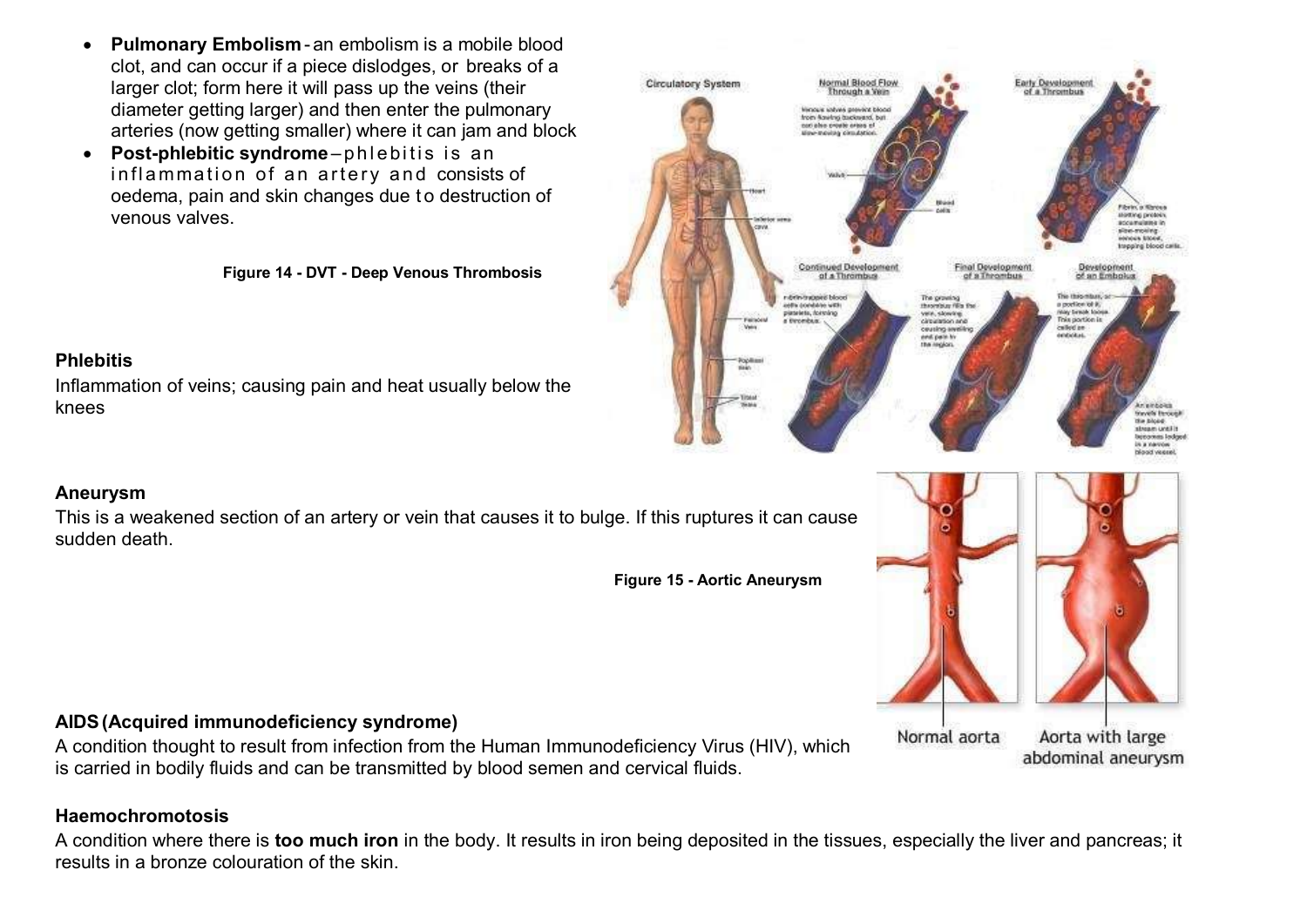#### **Haemophilia**

A genetic disease is sex linked and carried by both sexes but only symptomatic in men; the man lacks a clotting factor in his blood and thus his blood cannot clot.

# **Septicaemia**

Blood poisoning from infection

# **Haemorrhoids**

Dilatation of the veins around the rectum and anus; can be caused by liver disease or by constipation (straining).

**Figure 16 - External Haemorrhoids**





# **Arteriosclerosis**

Hardening of the arterial blood vessel wall; this reduces it compliance.

# **Atherosclerosis**

A build up of fat (cholesterol and triglycerides) on the inner surface of the arteries; it can upset laminar flow and predispose to clot formation. It can even lead to necrosis and death of the tissue it supplies; this is especially significant if it occurs in the coronary blood vessels of the heart

These two terms are frequently interchangeable.

**Figure 17 - Arteriosclerosis**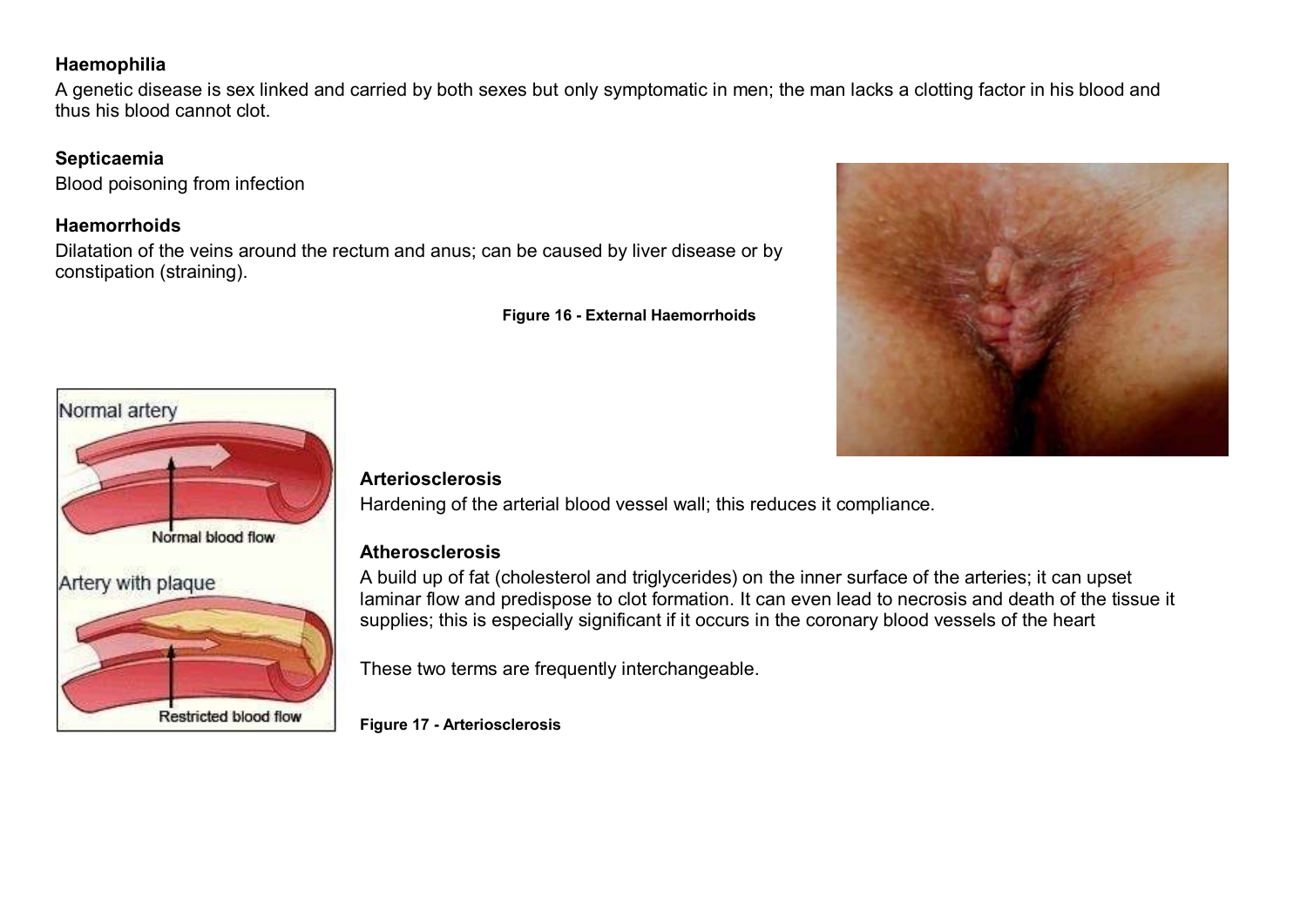# **Cardiovascular Accident (CVA)**

Also known as a stroke, it is a bleed from a blood vessels or a blood clot in an artery causing part of the brain to deprived of oxygen; this causes that part of the brain to die.

**Figure 18 - Section of Brain Showing CVA - Stroke**



#### **Hypotension**

Low blood pressure. This can be significant just in terms of getting up, resulting in dizziness

if fainting. If it occurs in the heart the myocardium can die; the blood can only supply the myocardium during daistole (in between beats when the heart muscle is at rest) but if the pressure is insufficient a myocardial infarction can occur.

### **Hypertension**

This is high blood pressure. There are two types:

- Primary (no known reason)
- Secondary (from a secondary identifiable cause, e.g. renal insufficiency, phaeochromcytosis (an adrenal tumour secreting too much adrenaline)

### **Angina pectoris**

Acute pain in the chest from reduced blood flow to the cardiac muscle; it may or may not be associated with coronary heart disease.

**Figure 19 - Angina Symptoms**

### **Arrhythmias**

Irregular heart beat. It can be from an irregular sinus rhythm or a blockage affecting the conduction pathways in the heart